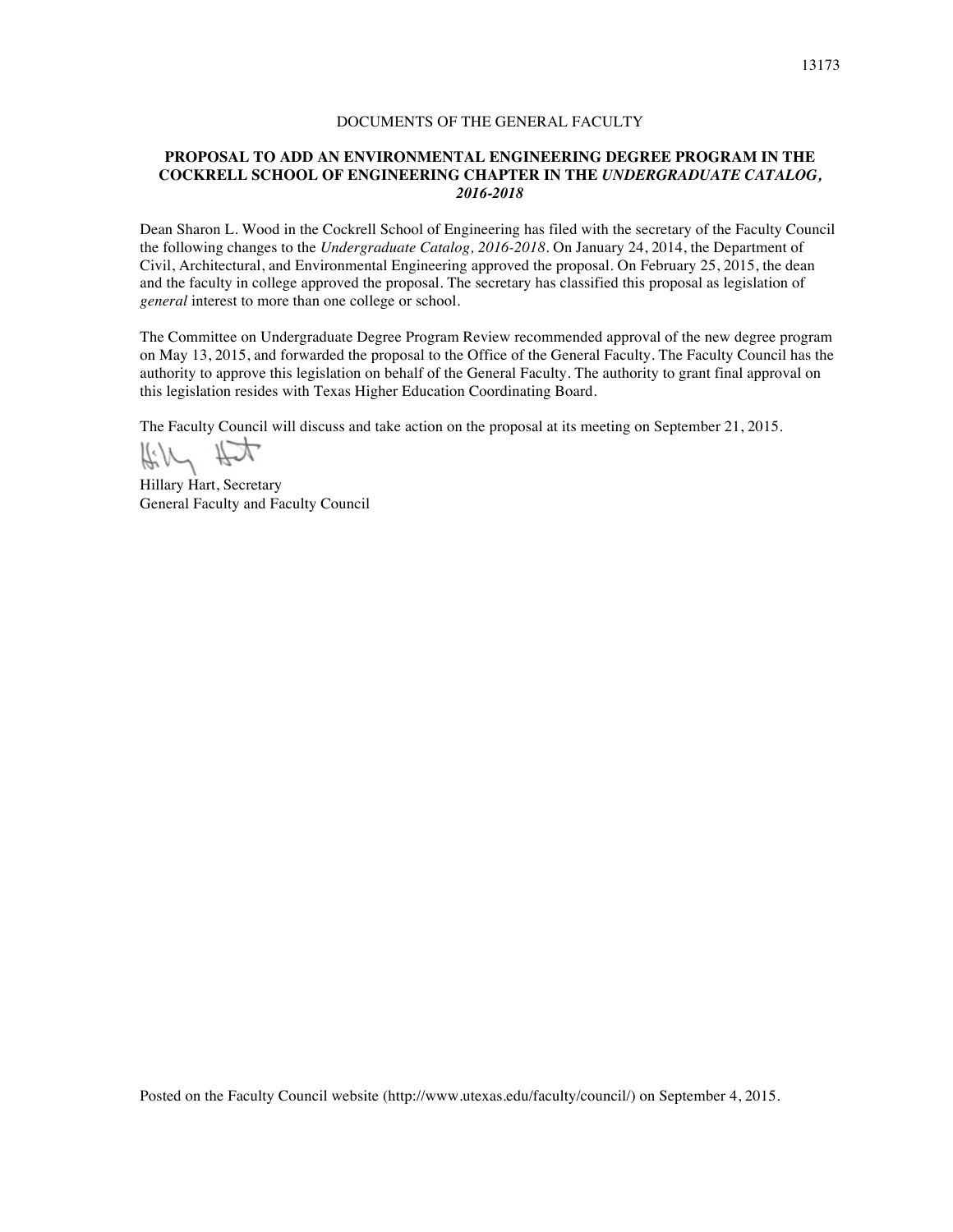#### **PROPOSAL TO ADD AN ENVIRONMENTAL ENGINEERING DEGREE PROGRAM IN THE COCKRELL SCHOOL OF ENGINEERING CHAPTER IN THE** *UNDERGRADUATE CATALOG, 2016-2018*

| <b>Type of Change</b> | Academic Change                                         |  |  |
|-----------------------|---------------------------------------------------------|--|--|
|                       | $\boxtimes$ Degree Program Change (THECB form required) |  |  |

**Proposed classification** Exclusive  $\boxtimes$  General Major

# **1. IF THE ANSWER TO ANY OF THE FOLLOWING QUESTIONS IS YES, THE COLLEGE MUST CONSULT LINDA DICKENS, DIRECTOR OF ACCREDITATION AND ASSESSMENT, TO DETERMINE IF SACS-COC APPROVAL IS REQUIRED.**

- Is this a new degree program?  $\mathbf{Yes} \boxtimes \mathbf{No} \square$
- Does the program offer courses that will be taught off campus? Yes  $\Box$  No  $\boxtimes$
- Will courses in this program be delivered electronically? Yes  $\Box$  No  $\boxtimes$

# **2. EXPLAIN CHANGE TO DEGREE PROGRAM AND GIVE A DETAILED RATIONALE FOR EACH INDIVIDUAL CHANGE:**

This is a new degree program. The curriculum has been put together to satisfy all requirements of the Texas Higher Education Coordinating Board (THECB), the University of Texas at Austin core curriculum, and the Accreditation Board for Engineering and Technology (ABET) for an environmental engineering degree. The curriculum is presented and explained in detail in the  $THECB<sup>2</sup>$  form and under the proposed new catalog text<sup>4</sup> heading below.

## **3. THIS PROPOSAL INVOLVES (Please check all that apply)**

| $\boxtimes$ Courses in other colleges                                                                    | $\Box$ Courses in proposer's college that<br>are frequently taken by students in<br>other colleges                                                                                                     | $\boxtimes$ Flags                                             |
|----------------------------------------------------------------------------------------------------------|--------------------------------------------------------------------------------------------------------------------------------------------------------------------------------------------------------|---------------------------------------------------------------|
| $\Box$ Course in the core<br>curriculum<br>Change in admission<br>requirements (external or<br>internal) | $\Box$ Change in course sequencing for<br>an existing program<br>$\Box$ Requirements not explicit in the<br>catalog language (e.g., lists of<br>acceptable courses maintained by<br>department office) | $\boxtimes$ Courses that have to be<br>added to the inventory |

## **4. SCOPE OF PROPOSED CHANGE**

- a. Does this proposal impact other colleges/schools? Yes  $\boxtimes$  No  $\Box$ If yes, then how? These students will take classes in CNS; the chemistry and biology requirements are greater in this curriculum than in the current civil engineering curriculum. The students will also take a geology class, but this requirement is the same as in the civil engineering curriculum. Most students choose GEO 303 as their required science elective. So there will be minimal impact unless the total enrollment in the two degree programs rises.
- b. Do you anticipate a net change in the number of students in your college? Yes  $\Box$  No  $\boxtimes$ If yes, how many more (or fewer) students do you expect?
- c. Do you anticipate a net increase (or decrease) in the number of students from outside of your college taking classes in your college? Yes  $\Box$  No  $\boxtimes$ If yes, please indicate the number of students and/or class seats involved.
- d. Do you anticipate a net increase (or decrease) in the number of students from your college taking courses in other colleges? Yes  $\boxtimes$  No  $\Box$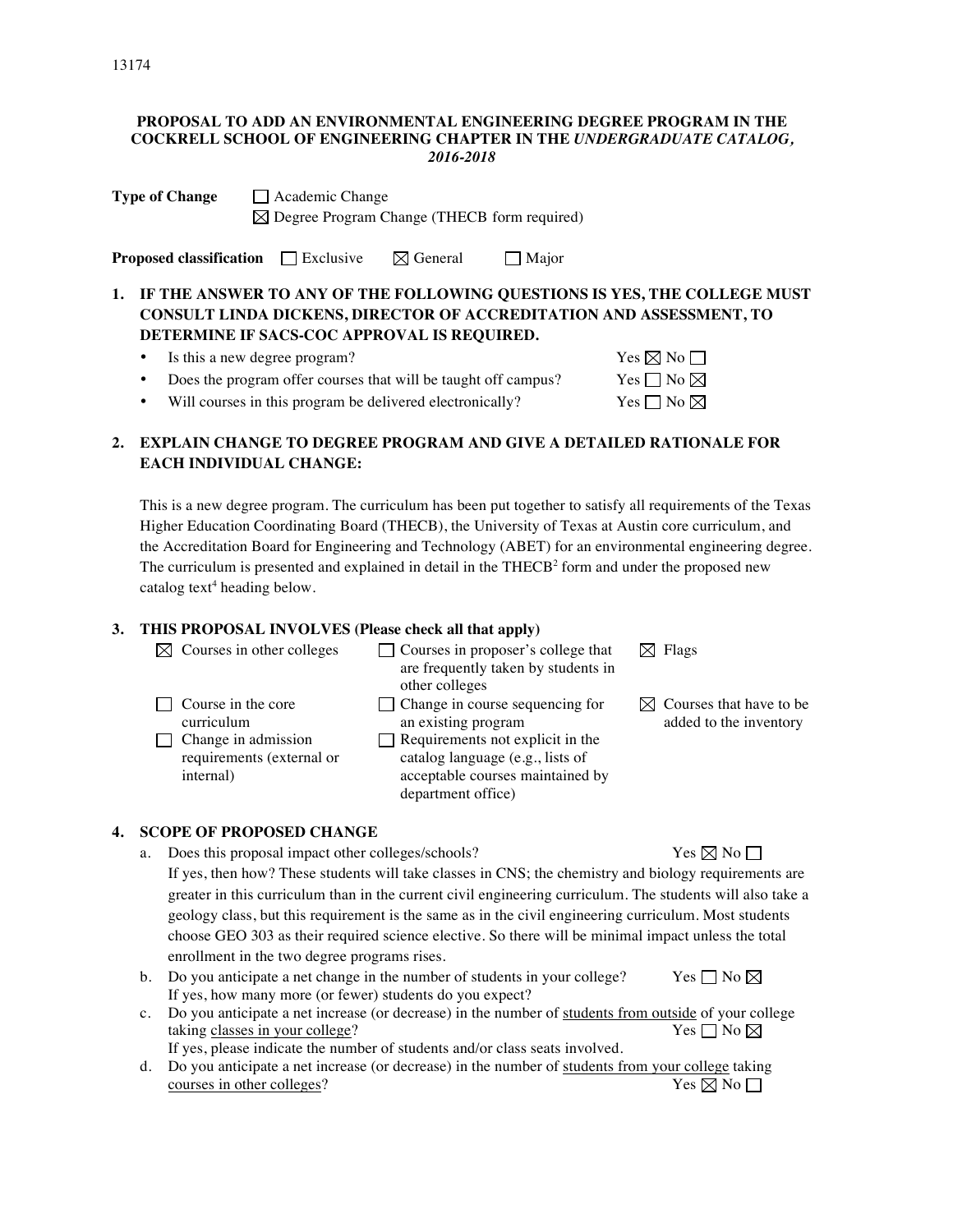If yes, please indicate the number of students and/or class seats involved. Fifty students in BIO 311C and CH 204; in GEO 303, since most CE students take this course as a required science elective, the impact will be approximately ten students.

**If 4 a, b, c, or d was answered with yes, please answer the following questions. If the proposal has potential budgetary impacts for another college/school, such as requiring new sections or a nonnegligible increase in the number of seats offered, at least one contact must be at the college-level.**

How many students do you expect to be impacted? Fifty students per year: the Cockrell School of Engineering has admission limits for each of its undergraduate degree programs, as well as an overall limit on the total number of undergraduates enrolled. The admission limit for environmental engineering will be fifty students per year, which will be achieved by reducing the civil engineering admission limit by fifty per year, thereby yielding no net change in the total number of undergraduates enrolled in the Cockrell School of Engineering.

These students will take classes in CNS; the chemistry and biology requirements are greater in this curriculum than in the current civil engineering curriculum. The students will also take a geology class, but most CE students take this course as a required science elective, so there will be minimal impact unless the total enrollment in the two degree programs rises.

Impacted schools must be contacted and their response(s) included: College of Natural Sciences Person communicated with: Sacha Kopp, associate dean Date of communication: February 14, 2014 Response: Okayed the BIO 311C, CH 204, and CH 328 increases. Person communicated with: David Vandenbout, associate dean Date of communication: April 15, 2015 Response: Approved the Ch 353 and additional math and physics courses

Impacted schools must be contacted and their response(s) included: Jackson School & Dept of Geology Person communicated with: Richard Ketcham, Assoc. Dean, and Ron Steel, Chair of Geology Date of communication: April 30, 2014 Response: Okayed increases in GEO 303 (or 401 for a few students)

e. Does this proposal involve changes to the core curriculum or other basic education requirements (42 hour core, signature courses, flags)? **NO.** If yes, explain: **If yes, undergraduate studies must be informed of the proposed changes and their response** 

**included:**

Person communicated with: Date of communication: Response:

f. Will this proposal change the number of hours required for degree completion? If yes, explain: This is a new degree program, with required credit hours at the minimum of all of the engineering programs at UT Austin

#### **5. COLLEGE/SCHOOL APPROVAL PROCESS**

| Department approval date: January 24, 2014 |                   |
|--------------------------------------------|-------------------|
| College approval date:                     | February 25, 2014 |
| Dean approval date:                        | February 25, 2014 |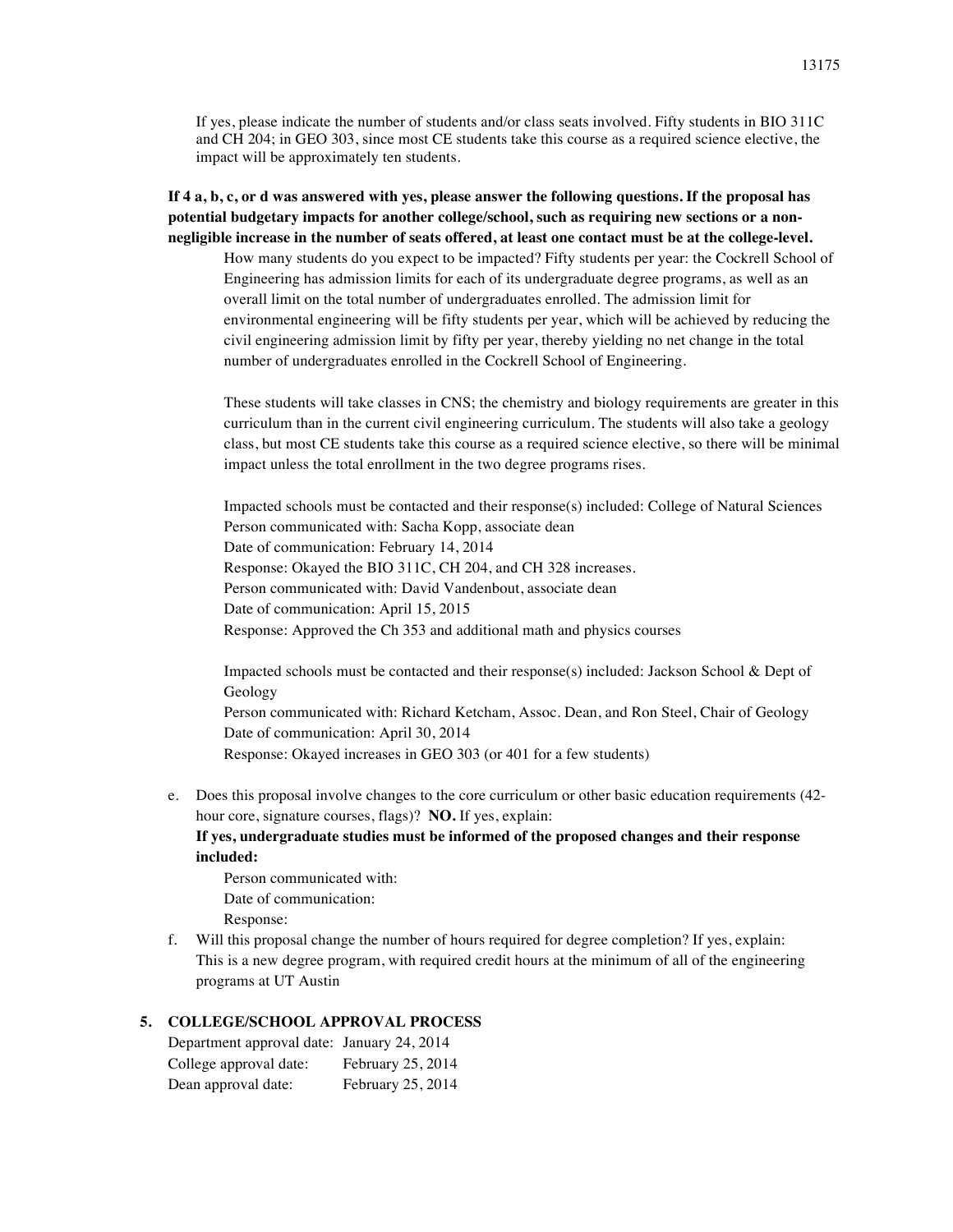## **PROPOSED NEW CATALOG TEXT:**

## **Bachelor of Science in Environmental Engineering**

Environmental Engineers protect the natural environment and the health of people as influenced by the environment. The field began as a part of civil engineering by providing the water supply for municipalities but has grown to encompass a broad view of the interaction of humans with the environment. The environmental engineer applies principles from all of the natural sciences (physics, chemistry, geology, and biology) to understand the natural environment and to build systems that protect that environment. Areas of environmental engineering include air quality, water quality, water resources, and contaminant process engineering.

The environmental engineering student obtains a broad background in mathematics and all the sciences, along with their application to the several areas of environmental engineering. This flexible curriculum allows the student to elect eighteen semester hours of approved technical coursework to emphasize the areas of environmental engineering of most interest to the student. In addition, courses in the humanities and social sciences are included.

To excel as an environmental engineer, a student should have an aptitude for mathematics and science, an abiding interest in protecting the natural environment and public health, and the motivation to study and prepare for environmental engineering practice. Environmental engineering graduates of the University may seek a wide variety of employment opportunities with private consulting firms, industry, and government agencies at the local, state, and national levels. Those who plan to pursue graduate work in engineering, or in other professions such as business, medicine, law, or journalism, have an excellent base on which to build.

## **Student Outcomes**

Graduates of the environmental engineering program should attain the following outcomes:

- An ability to apply knowledge of mathematics, science, and engineering
- An ability to design and conduct experiments, as well as to analyze and interpret data
- An ability to design a system, component, or process to meet desired needs within realistic constraints such as economic, environmental, social, political, ethical, health and safety, manufacturability, and sustainability
- An ability to function on multidisciplinary teams
- An ability to identify, formulate, and solve engineering problems
- An understanding of professional and ethical responsibility
- An ability to communicate effectively
- The broad education necessary to understand what impact engineering solutions have in global, economic, environmental, and societal contexts
- Recognition of the need for and an ability to engage in lifelong learning
- Knowledge of contemporary issues
- An ability to use the techniques, skills, and modern engineering tools necessary for engineering practice

## **Program Educational Objectives**

Graduates of the environmental engineering program should address environmental engineering problems within a greater societal context. They should:

- Act professionally and ethically
- Apply knowledge, strong reasoning, and quantitative skills to design and implement creative and sustainable solutions
- Engage in lifelong learning to meet the challenges facing the profession
- Exhibit strong communication, interpersonal, and resource-management skills as leaders in the environmental engineering profession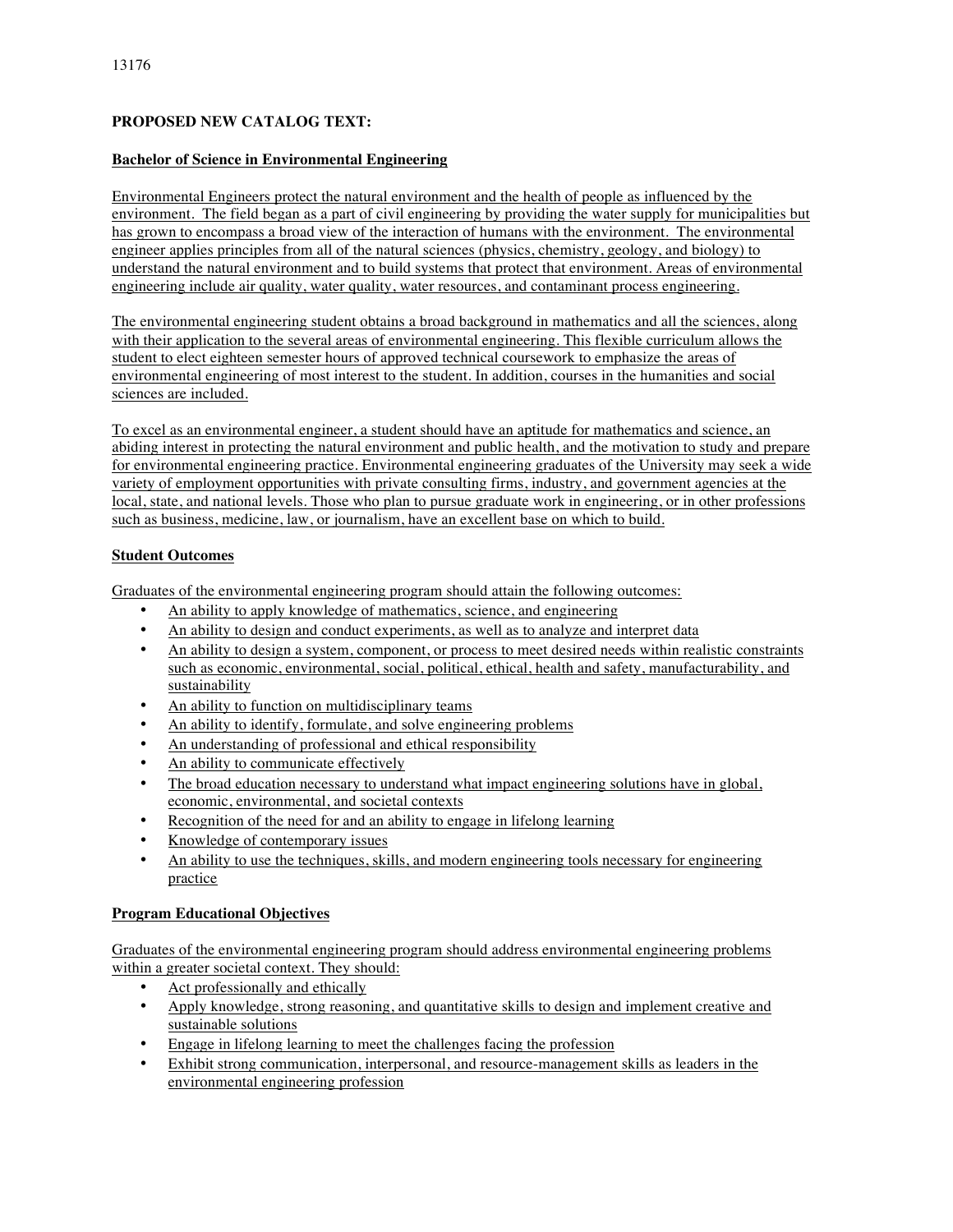#### **Portable Computing Devices**

• Students entering Environmental Engineering are required to have a laptop at their disposal. Laptops do not need to be brought to campus on a daily basis, but individual courses may require that a laptop be brought to class or laboratory sessions. For a list of minimum system requirements see: www.caee.utexas.edu/students/itss.

## **Curriculum**

Each student must complete the University's core curriculum. In some cases, a course required for the Bachelor of Science in Environmental Engineering may also be counted toward the core curriculum; these courses are identified below. To ensure that courses used to fulfill the social and behavioral sciences and visual and performing arts requirements of the core curriculum also meet ABET criteria, students should follow the guidance given in ABET Criteria.

In the process of fulfilling engineering degree requirements, students must also complete coursework to satisfy the following flag requirements: one independent inquiry flag, one quantitative reasoning flag, one ethics and leadership flag, one global cultures flag, one cultural diversity in the US flag, and two writing flags. The independent inquiry flag, the quantitative reasoning flag, the ethics and leadership flag, and one writing flag are carried by courses specifically required for the degree; these courses are identified below. Students are advised to fulfill the flag requirements with a course that meets other requirements of the degree. Courses that may be used to fulfill flag requirements are identified in the *Course Schedule*.

Math, science and engineering electives are chosen from a list of approved courses maintained in the undergraduate office.

#### **Requirements Hours**

| <b>Environmental Engineering</b>  |                                                                         |                 |
|-----------------------------------|-------------------------------------------------------------------------|-----------------|
| <b>EVE 3XX</b>                    | Introduction to Environmental Engineering                               | $\overline{3}$  |
| EVE 3YY                           | <b>Sustainable Systems Engineering</b>                                  | $\overline{3}$  |
| EVE 3ZZ                           | <b>Environmental Engineering and Science</b>                            | $\overline{3}$  |
|                                   | Approved environmental engineering elective                             | 15              |
|                                   | Approved environmental engineering design elective                      | $\overline{3}$  |
| <b>Architectural Engineering</b>  |                                                                         |                 |
| <b>ARE 323K</b>                   | <b>Project Management and Economics Biology</b>                         | $\overline{3}$  |
| <b>Biology</b><br><b>BIO 311C</b> | <b>Introduction to Biology I</b>                                        | $\overline{3}$  |
| Chemistry                         |                                                                         |                 |
| <b>CH 301</b>                     | Principles of Chemistry I (part I science and technology)               | $\overline{3}$  |
| <b>CH 302</b>                     | Principles of Chemistry II (part I science and technology)              | $\underline{3}$ |
| CH 204                            | Introduction to Chemical Practice                                       | $\overline{2}$  |
| <b>CH328M</b>                     | <b>Organic Chemistry</b>                                                | $\underline{3}$ |
| Civil Engineering                 |                                                                         |                 |
| $CE$ 311 $K$                      | <b>Introduction to Computer Methods</b>                                 | $\overline{3}$  |
| CE 311S                           | Probability and Statistics for Civil Engineers                          | $\underline{3}$ |
| C E 319F                          | <b>Elementary Mechanics of Fluids</b>                                   | $\overline{3}$  |
| CE 333T                           | Engineering Communication (writing flag and ethics and leadership flag) | $\underline{3}$ |
| C E 356                           | <b>Elements of Hydraulic Engineering</b>                                | $\underline{3}$ |
| E <sub>n</sub>                    |                                                                         |                 |

Engineering Mechanics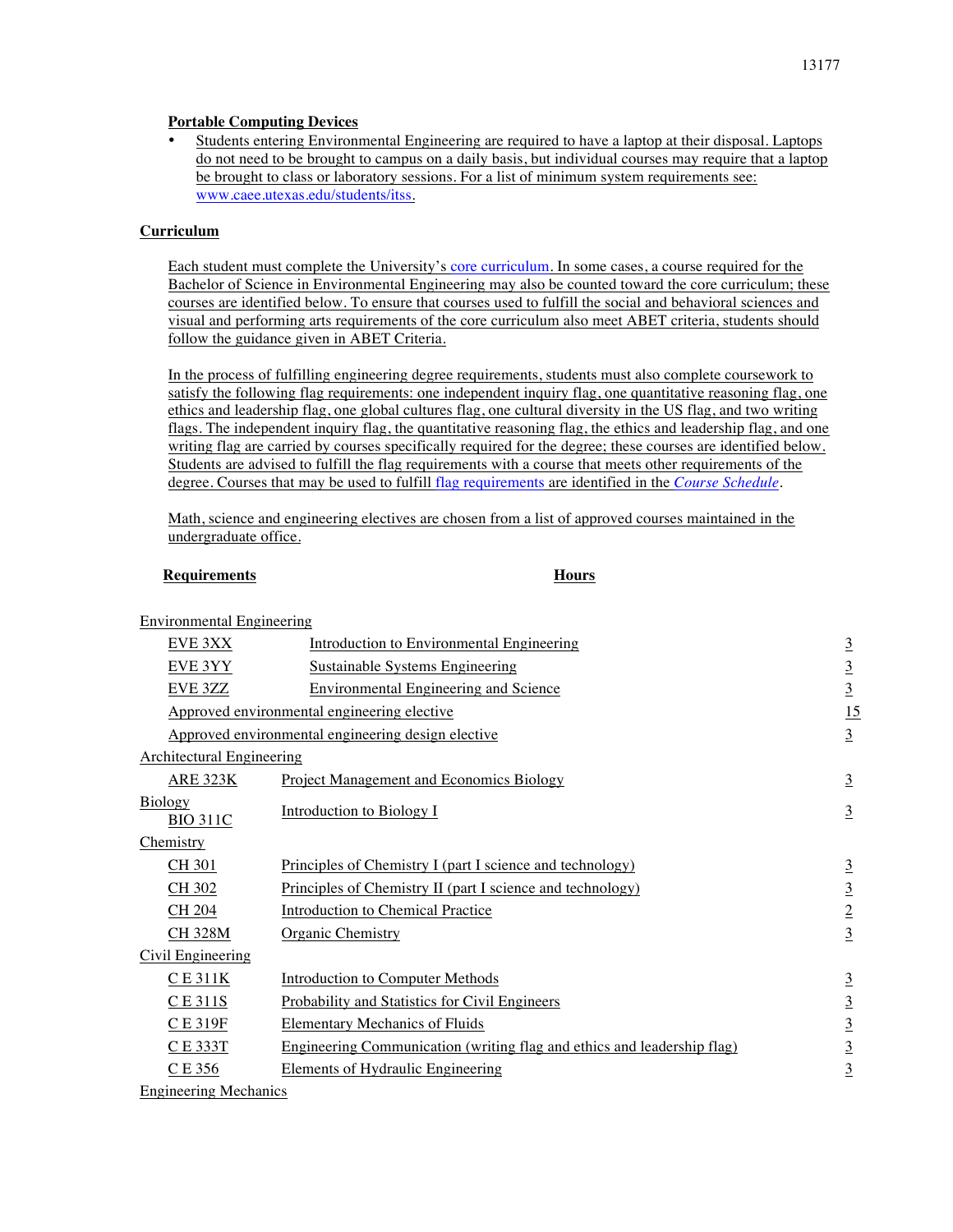| E M 306                                                                                              | <b>Statics</b>                                                                                                      | $\overline{3}$   |
|------------------------------------------------------------------------------------------------------|---------------------------------------------------------------------------------------------------------------------|------------------|
| Geology                                                                                              |                                                                                                                     |                  |
| <b>GEO 303</b>                                                                                       | Introduction to Geology                                                                                             | $\overline{3}$   |
| Mathematics                                                                                          |                                                                                                                     |                  |
| M 408C                                                                                               | Differential and Integral Calculus (mathematics; quantitative reasoning flag)                                       | $\overline{4}$   |
| M 408D                                                                                               | Sequences, Series, and Multivariable Calculus                                                                       | $\overline{4}$   |
| M 427J or M<br>427K                                                                                  | Differential Equations with Linear Algebra or Advanced Calculus for Applications I<br>(quantitative reasoning flag) | $\overline{4}$   |
| Physics                                                                                              |                                                                                                                     |                  |
| <b>PHY 303K</b>                                                                                      | Engineering Physics I (part II science and technology; quantitative reasoning flag)                                 | $\overline{3}$   |
| <b>PHY 303L</b>                                                                                      | <b>Engineering Physics II</b>                                                                                       | $\overline{3}$   |
| <b>PHY 103M</b>                                                                                      | Laboratory for Physics 303K                                                                                         | $\overline{1}$   |
| <b>PHY 103N</b>                                                                                      | Laboratory for Physics 303L                                                                                         | $\overline{1}$   |
| <b>Rhetoric and Writing</b>                                                                          |                                                                                                                     |                  |
| <b>RHE 306</b>                                                                                       | Rhetoric and Writing (English composition)                                                                          | $\overline{3}$   |
| Other Required Courses                                                                               |                                                                                                                     |                  |
| M E 320                                                                                              | <b>Applied Thermodynamics</b>                                                                                       | $\overline{3}$   |
| or M E 326                                                                                           | Thermodynamics                                                                                                      |                  |
| or CH 353                                                                                            | Physical Chemistry I                                                                                                |                  |
|                                                                                                      | Approved mathematics or science elective                                                                            | $\overline{3}$   |
|                                                                                                      | Approved engineering elective                                                                                       | $\sqrt{6}$       |
| <b>Remaining Core Curriculum Courses</b>                                                             |                                                                                                                     |                  |
| <b>UGS 302</b>                                                                                       | First-Year Signature Course (writing flag)                                                                          |                  |
| or UGS 303                                                                                           | First-Year Signature Course (some sections carry a writing flag)                                                    |                  |
| E 316L                                                                                               | British Literature (humanities) (some sections carry a global cultures flag)                                        | $\overline{3}$   |
| or E 316M                                                                                            | American Literature (some sections carry a global cultures flag)                                                    |                  |
| or E 316N                                                                                            | World Literature (some sections carry a global cultures flag)                                                       |                  |
| or E 316P                                                                                            | Masterworks of Literature                                                                                           |                  |
|                                                                                                      | American and Texas government (some sections carry a global cultures and/or cultural diversity flag)                | $\underline{6}$  |
|                                                                                                      | American history (some sections carry a cultural diversity flag)                                                    | $6 \overline{6}$ |
| Social and behavioral science (some sections carry a global cultures and/or cultural diversity flag) |                                                                                                                     | $\overline{3}$   |
| Visual and performing arts (some sections carry a global cultures and/or cultural diversity flag)    |                                                                                                                     | $\overline{3}$   |
| <b>Total Hours</b>                                                                                   |                                                                                                                     |                  |

# **Technical Electives**

Technical electives in environmental engineering are listed in four areas of specialization below. Six semester credit hours must be selected from one of the technical areas along with an approved environmental engineering design elective. The remaining environmental engineering electives can be taken from any area or combination of areas. Courses not listed can be approved by the undergraduate advisor.

# **Area 1, Air, Climate and Energy**

Architectural Engineering 346N, Building Environmental Systems Architectural Engineering 346P, HVAC Design Architectural Engineering 370, Design of Energy Efficient and Healthy Buildings Architectural Engineering 371, Energy Simulation in Building Design Architectural Engineering 372, Modeling of Air and Pollutant Flows in Buildings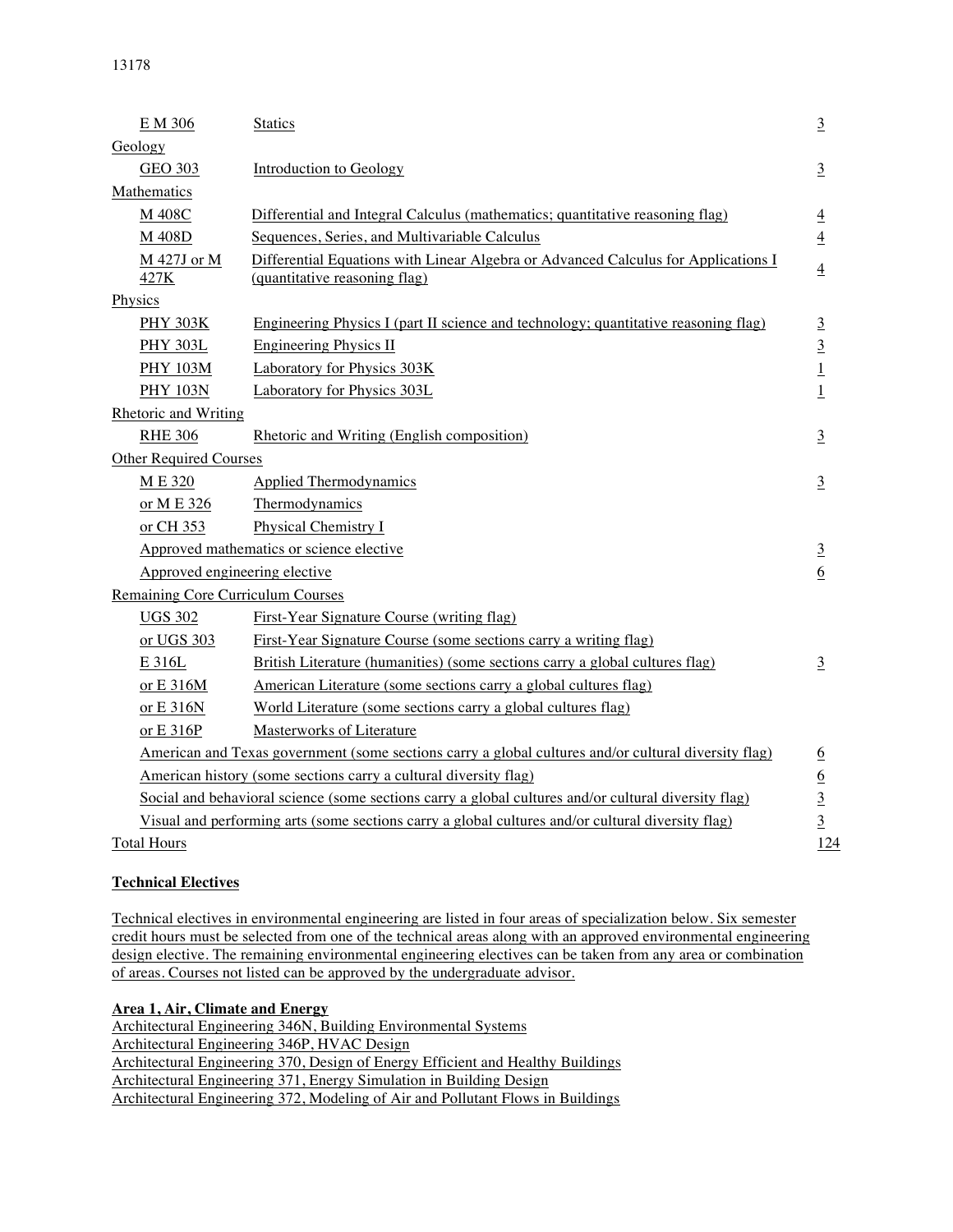Architectural Engineering 377, Climate Change Mitigation Chemical Engineering 379, Atmospheric Physicochemical Processes Civil Engineering 369L, Air Pollution Engineering Civil Engineering 369R, Indoor Air Quality

#### **Area 2, Sustainable Water Systems**

Civil Engineering 342, Water and Wastewater Treatment Engineering Civil Engineering 346, Solid Waste Engineering and Management Civil Engineering 370L, Water Pollution Chemistry

## **Area 3, Water Resources and the Environment**

Civil Engineering 374K, Hydrology Civil Engineering 374L, Groundwater Hydraulics Civil Engineering 357, Geotechnical Engineering Civil Engineering 358, Introductory Ocean Engineering

#### **Area 4, Contaminant Fate and Transport**

Civil Engineering 342, Water and Wastewater Treatment Engineering Chemical Engineering 322, Thermodynamics Chemical Engineering 353, Transport Phenomena